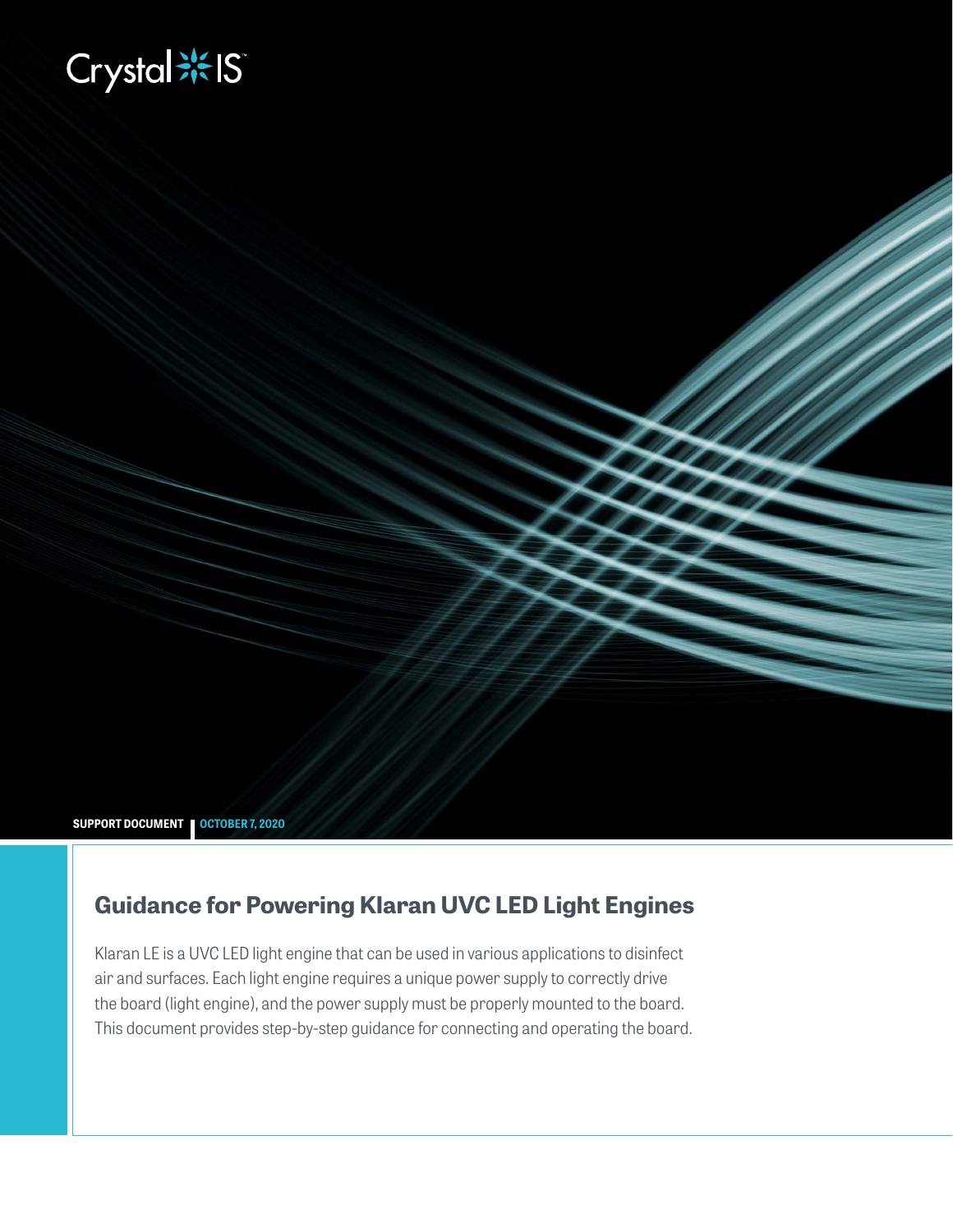## **Connecting and Operating Guidance**

**1** Purchase the appropriate **wall plug power supply** for the board. Refer to Table 1 (below) to find an example power supply that corresponds to the part number of the Klaran LE used in your application.

Boards are marked "PWR-IN" (on the 3 LED and 12 LED boards). There is a connector on the 9 LED board.

| <b>PART NUMBER</b>   | <b>NO. OF LEDS</b> | <b>DRIVE VOLTAGE</b><br><b>OUTPUT (V)</b> | <b>DRIVE CURRENT</b><br><b>OUTPUT (A)</b> | <b>EXAMPLE POWER</b><br><b>SUPPLY</b>           |
|----------------------|--------------------|-------------------------------------------|-------------------------------------------|-------------------------------------------------|
| <b>LE-24V-3V-HC</b>  | 3                  | 24                                        | 0.5                                       | <b>Globtek: Model</b><br>GT86121-1224-W2        |
| <b>LE-12V-9V-HC</b>  | 9                  | 12                                        | 2.0                                       | <b>Qualtek: Model</b><br>QAWA-24-12-US01        |
| <b>LE-24V-12V-HC</b> | 12                 | 24                                        | 1.5                                       | <b>Qualtek: Model</b><br><b>OFWB-36-24-US01</b> |

#### **TABLE 1: OUTPUT VOLTAGE AND CURRENT THAT IS REQUIRED FOR DRIVING THE LED STRIP**

**2 Connect the board** to the wall plug. Refer to the images in this document (below).

- **a.** For the 3 LED and 12 LED Board: Connect the red and black wire to the board using a *connector* (prepared with wires or soldering wires) directly to the board. Example connector: AVX Corporation CONN SSL BRIDGE 10POS 2MM
- **b.** For the 9 LED Board: You will need to prepare *Molex type connector*.

**3** Once the connections are made, mount the board on to your heat sink.

*To mount the board to the heat sink, apply thermal paste between the back of the board and heat sink. Use mechanical attachment to hold the board on the heat sink.*

**4** Once the board is mounted to the heat sink, you can begin operating the light engine.